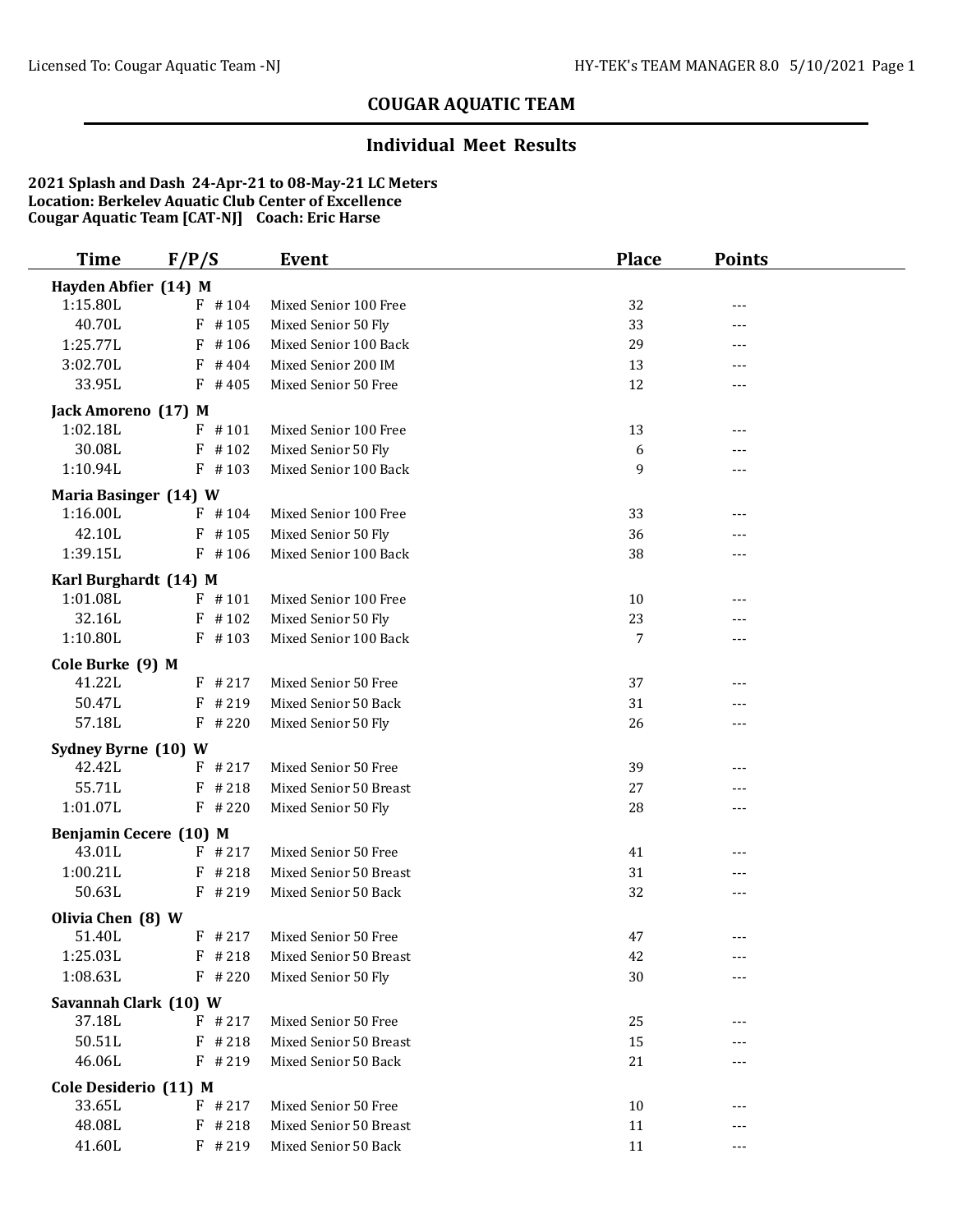#### **Individual Meet Results**

| <b>Time</b>                    | F/P/S                        | Event                                        | <b>Place</b> | <b>Points</b> |  |
|--------------------------------|------------------------------|----------------------------------------------|--------------|---------------|--|
| Kasey Desiderio (13) W         |                              |                                              |              |               |  |
| 1:11.52L                       | $F$ #104                     | Mixed Senior 100 Free                        | 27           | $---$         |  |
| 39.98L                         | #105<br>F                    | Mixed Senior 50 Fly                          | 29           | ---           |  |
| 1:21.68L                       | $F$ #106                     | Mixed Senior 100 Back                        | 22           | ---           |  |
| 3:04.32L                       | $F$ #404                     | Mixed Senior 200 IM                          | 16           | ---           |  |
| 34.44L                         | $F$ #405                     | Mixed Senior 50 Free                         | 14           | ---           |  |
| Jack DeVilbiss (17) M          |                              |                                              |              |               |  |
| 57.70L                         | $F$ #101                     | Mixed Senior 100 Free                        | 3            | ---           |  |
| 29.69L                         | $F$ #102                     | Mixed Senior 50 Fly                          | 2            | ---           |  |
| 1:18.76L                       | $F$ #103                     | Mixed Senior 100 Back                        | 30           | ---           |  |
| Avery Dollard (14) W           |                              |                                              |              |               |  |
| 1:10.21L                       | $F$ #104                     | Mixed Senior 100 Free                        | 25           | ---           |  |
| 33.39L                         | $F$ #105                     | Mixed Senior 50 Fly                          | 17           | ---           |  |
| 1:20.28L                       | #106<br>F                    | Mixed Senior 100 Back                        | 17           | ---           |  |
| <b>NS</b>                      | $F$ #404                     | Mixed Senior 200 IM                          | ---          |               |  |
| <b>NS</b>                      | $F$ #405                     | Mixed Senior 50 Free                         | ---          | $---$         |  |
| Jarrett Driever (18) M         |                              |                                              |              |               |  |
| 58.88L                         | $F$ #101                     | Mixed Senior 100 Free                        | 6            | ---           |  |
| 29.76L                         | $F$ #102                     | Mixed Senior 50 Fly                          | 3            | ---           |  |
| 1:10.13L                       | $F$ #103                     | Mixed Senior 100 Back                        | 6            | ---           |  |
| Logan Driever (16) M           |                              |                                              |              |               |  |
| 1:02.68L                       | $F$ #101                     | Mixed Senior 100 Free                        | 16           | ---           |  |
| 31.79L                         | $F$ #102                     | Mixed Senior 50 Fly                          | 22           | ---           |  |
| 1:14.19L                       | $F$ #103                     | Mixed Senior 100 Back                        | 16           | ---           |  |
|                                |                              |                                              |              |               |  |
| Ivie Drogin (14) W<br>1:12.63L | $F$ #104                     | Mixed Senior 100 Free                        | 29           | ---           |  |
| 36.80L                         | $F$ #105                     | Mixed Senior 50 Fly                          | 22           | $---$         |  |
| 1:21.80L                       | F<br>#106                    | Mixed Senior 100 Back                        | 23           | ---           |  |
| 2:56.36L                       | $F$ #404                     | Mixed Senior 200 IM                          | 11           | ---           |  |
| 32.66L                         | $F$ #405                     | Mixed Senior 50 Free                         | 9            | ---           |  |
|                                |                              |                                              |              |               |  |
| Mia Dungo (13) W<br>1:20.29L   | $F$ #104                     | Mixed Senior 100 Free                        | 37           | $---$         |  |
| 45.36L                         |                              |                                              |              |               |  |
| 1:24.26L                       | $F$ #105<br>$F$ #106         | Mixed Senior 50 Fly<br>Mixed Senior 100 Back | 38<br>27     | ---           |  |
| 3:07.04L                       | $F$ #404                     | Mixed Senior 200 IM                          | 17           |               |  |
| 37.07L                         | $F$ # 405                    | Mixed Senior 50 Free                         | 19           | ---           |  |
|                                |                              |                                              |              |               |  |
|                                | Leivana Evans-Anderson (9) W |                                              |              |               |  |
| 44.39L                         | $F$ # 217                    | Mixed Senior 50 Free                         | 43           | ---           |  |
| 1:08.72L                       | $F$ # 218                    | Mixed Senior 50 Breast                       | 37           | ---           |  |
| 1:09.60L                       | $F$ # 220                    | Mixed Senior 50 Fly                          | 31           | ---           |  |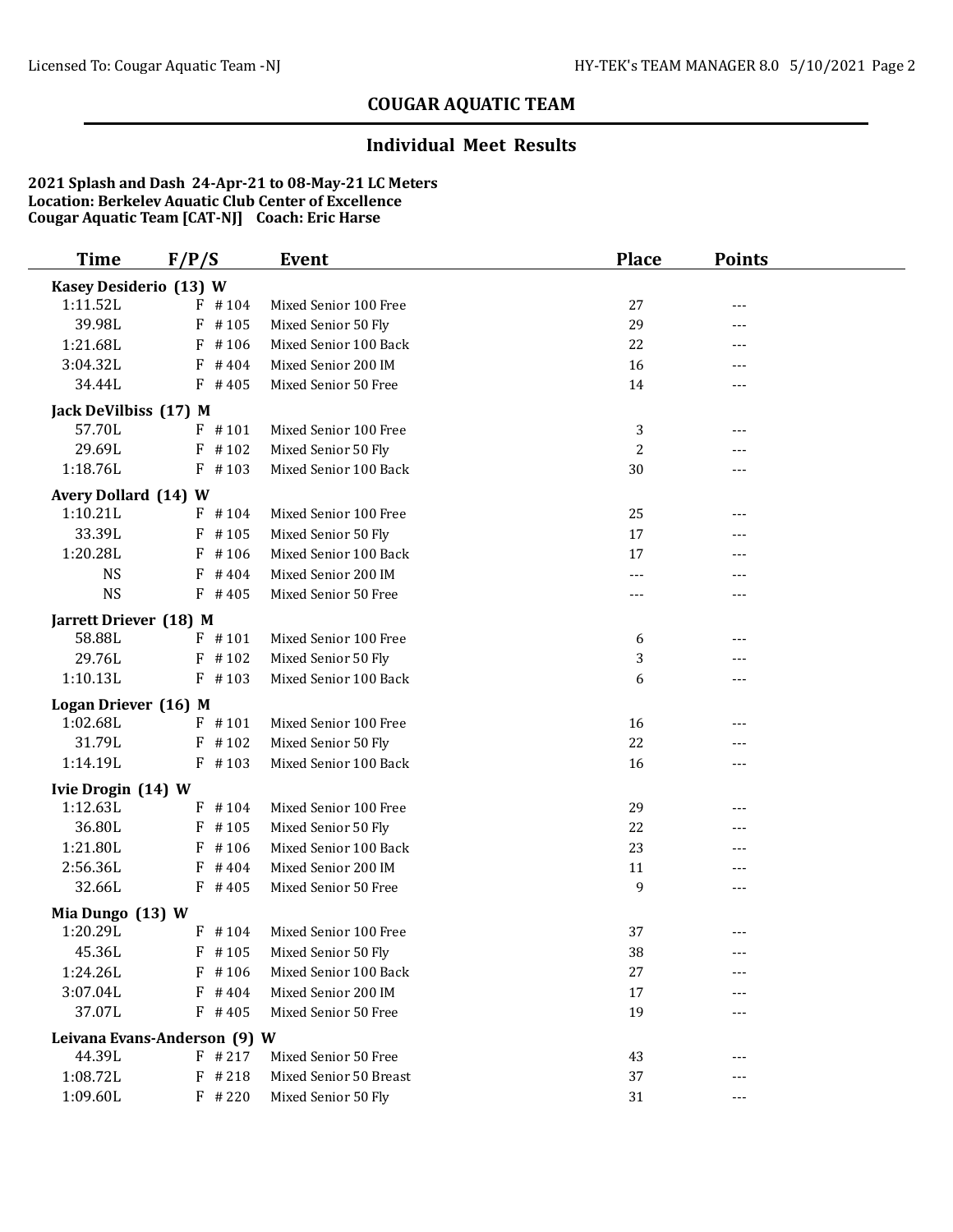#### **Individual Meet Results**

| <b>Time</b>                             | F/P/S                  | Event                                        | <b>Place</b> | <b>Points</b> |  |
|-----------------------------------------|------------------------|----------------------------------------------|--------------|---------------|--|
| Hannah Ewing (15) W                     |                        |                                              |              |               |  |
| 1:06.60L                                | $F$ #101               | Mixed Senior 100 Free                        | 32           | ---           |  |
| 37.84L                                  | $F$ #102               | Mixed Senior 50 Fly                          | 48           | $---$         |  |
| 1:21.75L                                | $F$ #103               | Mixed Senior 100 Back                        | 42           | $---$         |  |
| Mason Ewing (10) M                      |                        |                                              |              |               |  |
| 41.65L                                  | #217<br>F              | Mixed Senior 50 Free                         | 38           | ---           |  |
| 1:00.36L                                | $F$ # 218              | Mixed Senior 50 Breast                       | 32           |               |  |
| 50.26L                                  | $F$ # 219              | Mixed Senior 50 Back                         | 30           | $---$         |  |
| Aidan Fong (13) M                       |                        |                                              |              |               |  |
| 1:05.75L                                | $F$ #104               | Mixed Senior 100 Free                        | 20           | $---$         |  |
| 33.94L                                  | $F$ #105               | Mixed Senior 50 Fly                          | 18           | $---$         |  |
| 1:19.40L                                | $F$ #106               | Mixed Senior 100 Back                        | 16           |               |  |
| 2:51.00L                                | F<br>#404              | Mixed Senior 200 IM                          | 6            | ---           |  |
| 30.86L                                  | $F$ #405               | Mixed Senior 50 Free                         | 4            | ---           |  |
| Mia Forysiak (17) W                     |                        |                                              |              |               |  |
| 1:10.13L                                | $F$ #104               | Mixed Senior 100 Free                        | 24           |               |  |
| 39.22L                                  | $F$ #105               | Mixed Senior 50 Fly                          | 28           | $---$         |  |
| 1:24.34L                                | $F$ #106               | Mixed Senior 100 Back                        | 28           | ---           |  |
|                                         | Alexander Frame (15) M |                                              |              |               |  |
| 58.76L                                  | $F$ #101               | Mixed Senior 100 Free                        | 5            | ---           |  |
| 30.61L                                  | $F$ #102               | Mixed Senior 50 Fly                          | 10           |               |  |
| 1:10.04L                                | $F$ #103               | Mixed Senior 100 Back                        | 5            | ---           |  |
|                                         |                        |                                              |              |               |  |
| <b>Adelaide Fuller (12) W</b><br>40.48L | $F$ # 217              | Mixed Senior 50 Free                         | 36           | ---           |  |
| 53.36L                                  | $F$ # 218              | Mixed Senior 50 Breast                       | 22           | ---           |  |
| 47.26L                                  | $F$ # 219              | Mixed Senior 50 Back                         | 24           | $---$         |  |
|                                         |                        |                                              |              |               |  |
| Luke Gardner (13) M<br><b>NS</b>        | $F$ #104               | Mixed Senior 100 Free                        |              |               |  |
| <b>NS</b>                               | $F$ #105               | Mixed Senior 50 Fly                          | ---          | $---$<br>---  |  |
| <b>NS</b>                               | F<br>#106              | Mixed Senior 100 Back                        | $---$        |               |  |
| 2:52.45L                                | #404<br>F              | Mixed Senior 200 IM                          | 8            |               |  |
| 32.22L                                  | $F$ #405               | Mixed Senior 50 Free                         | 8            | ---           |  |
|                                         |                        |                                              |              |               |  |
| 1:01.04L                                | Thomas Gaughan (15) M  |                                              |              |               |  |
| 31.00L                                  | $F$ #101<br>$F$ #102   | Mixed Senior 100 Free<br>Mixed Senior 50 Fly | 9<br>14      |               |  |
| 1:16.67L                                | $F$ #103               | Mixed Senior 100 Back                        | 23           |               |  |
|                                         |                        |                                              |              |               |  |
| Keira Gilligan (13) W                   |                        |                                              |              |               |  |
| 1:10.57L                                | $F$ #104               | Mixed Senior 100 Free                        | 26           |               |  |
| 38.53L                                  | $F$ #105               | Mixed Senior 50 Fly                          | 27           |               |  |
| 1:23.15L                                | $F$ #106               | Mixed Senior 100 Back                        | 25           | ---           |  |
| 2:54.81L<br>33.59L                      | $F$ #404<br>$F$ #405   | Mixed Senior 200 IM                          | 10           | ---           |  |
|                                         |                        | Mixed Senior 50 Free                         | 11           | $---$         |  |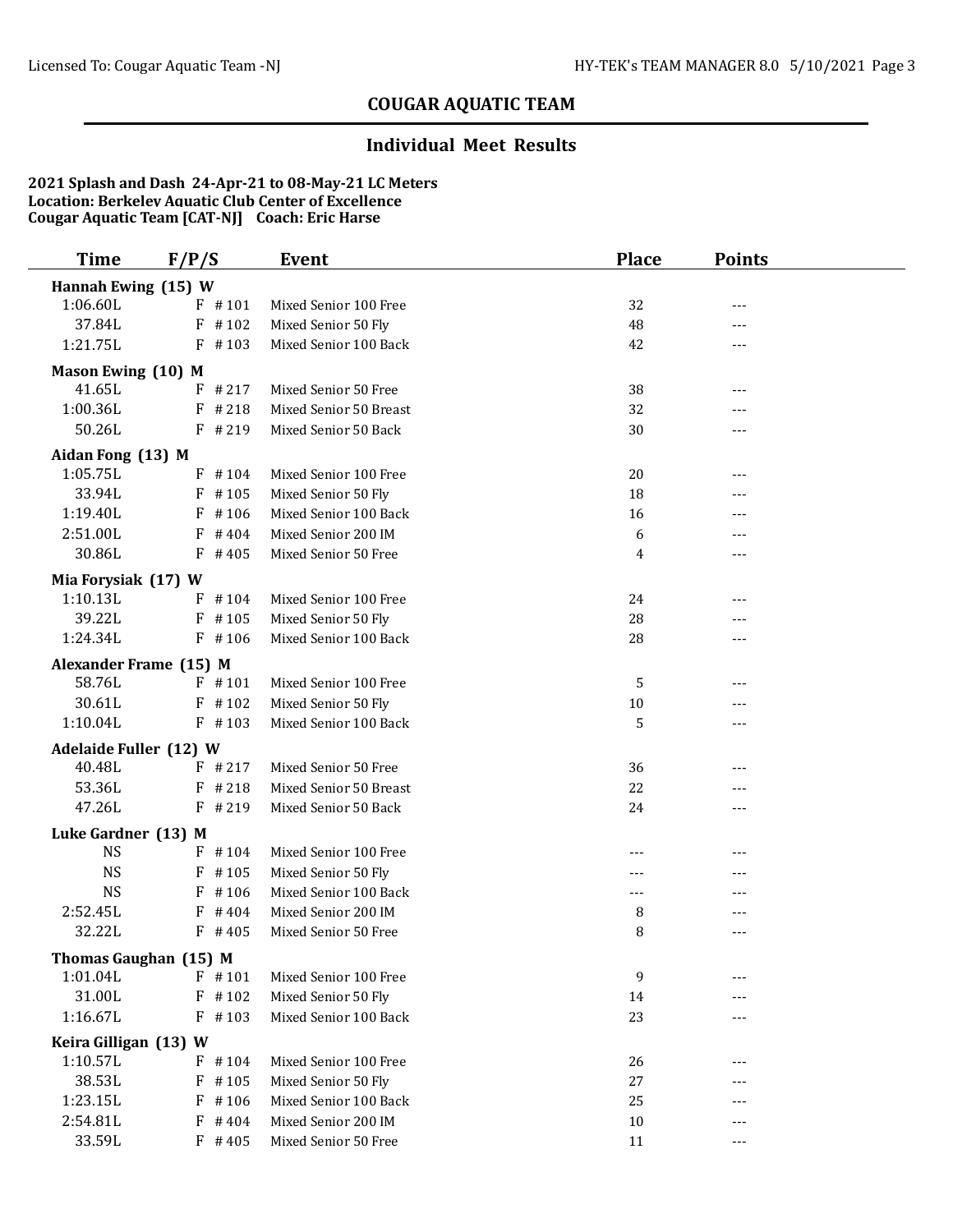#### **Individual Meet Results**

| Time                             | F/P/S     | Event                  | <b>Place</b> | <b>Points</b> |  |
|----------------------------------|-----------|------------------------|--------------|---------------|--|
| Reagan Gilligan (13) W           |           |                        |              |               |  |
| 1:08.23L                         | $F$ #104  | Mixed Senior 100 Free  | 21           | ---           |  |
| 35.69L                           | $F$ #105  | Mixed Senior 50 Fly    | 20           | ---           |  |
| 1:21.40L                         | #106<br>F | Mixed Senior 100 Back  | 21           | ---           |  |
| 2:44.44L                         | $F$ # 404 | Mixed Senior 200 IM    | 3            | ---           |  |
| 31.98L                           | $F$ #405  | Mixed Senior 50 Free   | 7            | ---           |  |
| Henry Goodwin (13) M             |           |                        |              |               |  |
| 2:53.07L                         | $F$ #404  | Mixed Senior 200 IM    | 9            | ---           |  |
| 31.75L                           | $F$ #405  | Mixed Senior 50 Free   | 6            | ---           |  |
| Brendan Guiliano (16) M          |           |                        |              |               |  |
| 1:02.46L                         | $F$ #101  | Mixed Senior 100 Free  | 15           | ---           |  |
| 30.40L                           | $F$ #102  | Mixed Senior 50 Fly    | 9            | ---           |  |
| 1:11.10L                         | $F$ #103  | Mixed Senior 100 Back  | 11           | ---           |  |
| Maya Gutierrez (15) W            |           |                        |              |               |  |
| <b>NS</b>                        | $F$ #404  | Mixed Senior 200 IM    | $---$        | ---           |  |
| <b>NS</b>                        | $F$ #405  | Mixed Senior 50 Free   |              | ---           |  |
|                                  |           |                        |              |               |  |
| Jordan Hall (11) W<br>36.69L     | $F$ # 217 | Mixed Senior 50 Free   | 23           | ---           |  |
| 48.38L                           | $F$ # 218 | Mixed Senior 50 Breast | 13           | ---           |  |
| 48.05L                           | $F$ # 220 | Mixed Senior 50 Fly    | 20           | $---$         |  |
|                                  |           |                        |              |               |  |
| Evelyn Hickey (15) W<br>3:03.76L | $F$ #404  | Mixed Senior 200 IM    | 15           | ---           |  |
| 36.50L                           | $F$ #405  | Mixed Senior 50 Free   | 18           | ---           |  |
|                                  |           |                        |              |               |  |
| Natalie Iannuzzi (11) W          |           |                        |              |               |  |
| 35.61L                           | $F$ # 217 | Mixed Senior 50 Free   | 17           | ---           |  |
| 47.65L                           | $F$ # 219 | Mixed Senior 50 Back   | 28           | ---           |  |
| 39.89L                           | $F$ # 220 | Mixed Senior 50 Fly    | 6            | $---$         |  |
| Sam Iannuzzi (13) W              |           |                        |              |               |  |
| 35.68L                           | $F$ # 217 | Mixed Senior 50 Free   | 18           | ---           |  |
| 44.17L                           | $F$ # 218 | Mixed Senior 50 Breast | 5            |               |  |
| 40.55L                           | $F$ # 219 | Mixed Senior 50 Back   | 6            | $---$         |  |
| Katelyn Imbesi (12) W            |           |                        |              |               |  |
| 39.08L                           | $F$ # 217 | Mixed Senior 50 Free   | 31           |               |  |
| 54.17L                           | $F$ # 218 | Mixed Senior 50 Breast | 23           |               |  |
| 46.46L                           | $F$ # 219 | Mixed Senior 50 Back   | 23           |               |  |
| Aryan Kapoor (15) M              |           |                        |              |               |  |
| 1:00.00L                         | $F$ #101  | Mixed Senior 100 Free  | 7            | ---           |  |
| 29.99L                           | $F$ #102  | Mixed Senior 50 Fly    | 5            | ---           |  |
| 1:09.27L                         | $F$ #103  | Mixed Senior 100 Back  | 4            | ---           |  |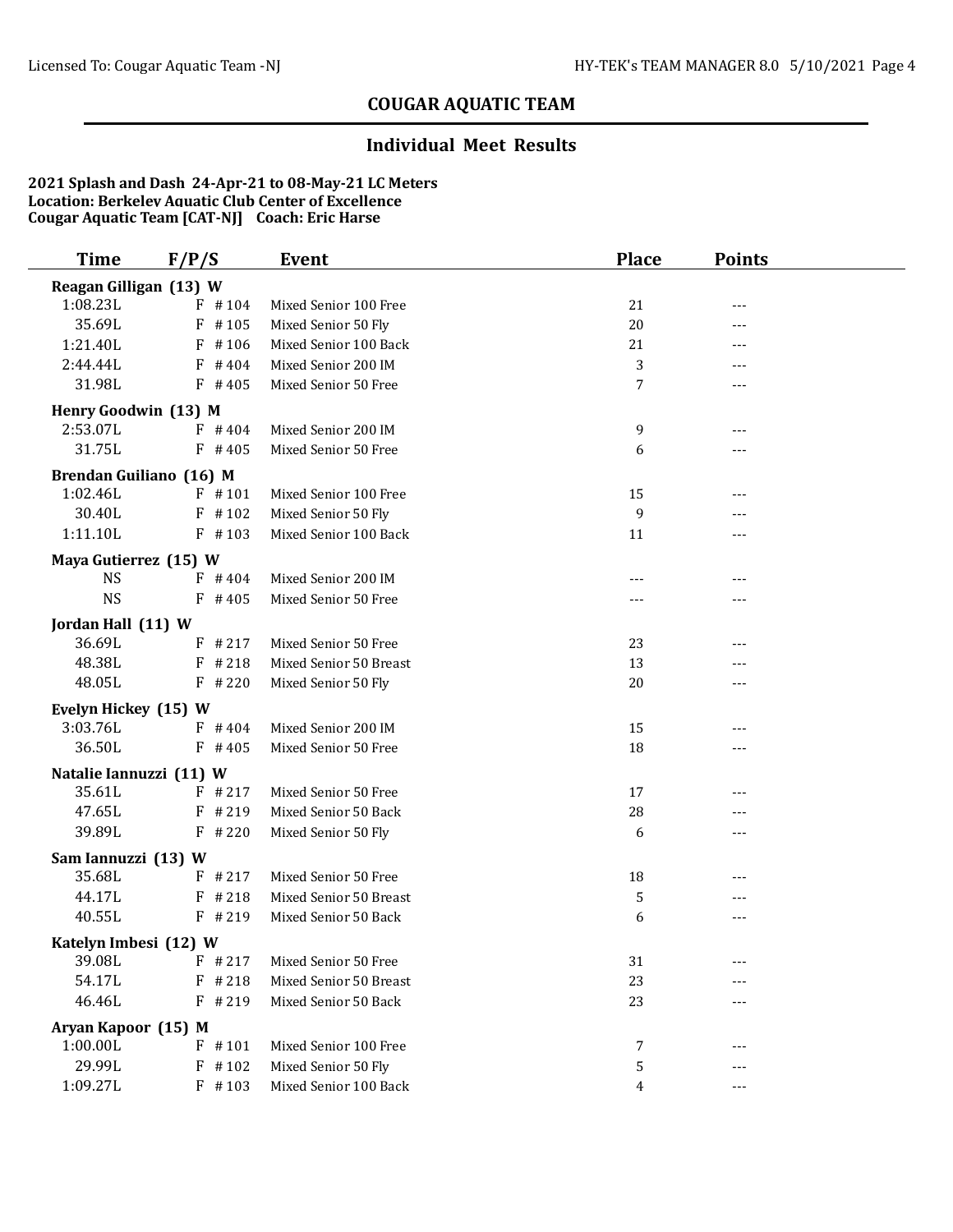#### **Individual Meet Results**

| <b>Time</b>                         | F/P/S     | Event                  | <b>Place</b> | <b>Points</b> |  |
|-------------------------------------|-----------|------------------------|--------------|---------------|--|
| Brady Kopp (10) M                   |           |                        |              |               |  |
| 46.57L                              | $F$ # 217 | Mixed Senior 50 Free   | 45           | ---           |  |
| 1:13.67L                            | $F$ # 218 | Mixed Senior 50 Breast | 40           | $---$         |  |
| 54.97L                              | $F$ # 219 | Mixed Senior 50 Back   | 36           | ---           |  |
| Riley Kopp (14) W                   |           |                        |              |               |  |
| 1:13.97L                            | $F$ #104  | Mixed Senior 100 Free  | 31           | ---           |  |
| 40.25L                              | F<br>#105 | Mixed Senior 50 Fly    | 32           | ---           |  |
| 1:26.75L                            | $F$ #106  | Mixed Senior 100 Back  | 30           |               |  |
| 2:51.85L                            | $F$ #404  | Mixed Senior 200 IM    | 7            | $---$         |  |
| 35.37L                              | $F$ #405  | Mixed Senior 50 Free   | 15           | ---           |  |
| Tessa Kunkel (14) W                 |           |                        |              |               |  |
| <b>NS</b>                           | $F$ #104  | Mixed Senior 100 Free  | $---$        | ---           |  |
| <b>NS</b>                           | $F$ #105  | Mixed Senior 50 Fly    |              | ---           |  |
| <b>NS</b>                           | #106<br>F | Mixed Senior 100 Back  | $---$        | $---$         |  |
| 3:11.67L                            | F<br>#404 | Mixed Senior 200 IM    | 19           | ---           |  |
| 36.30L                              | $F$ #405  | Mixed Senior 50 Free   | 17           | ---           |  |
| Gabby Kutsup (16) W                 |           |                        |              |               |  |
| 1:11.78L                            | $F$ #101  | Mixed Senior 100 Free  | 49           | ---           |  |
| 40.93L                              | $F$ #102  | Mixed Senior 50 Fly    | 50           | ---           |  |
| 1:23.67L                            | $F$ #103  | Mixed Senior 100 Back  | 47           | $---$         |  |
|                                     |           |                        |              |               |  |
| Charlotte Lepis (17) W<br><b>NS</b> | $F$ #101  | Mixed Senior 100 Free  | ---          | ---           |  |
| <b>NS</b>                           | $F$ #102  | Mixed Senior 50 Fly    |              | ---           |  |
| <b>NS</b>                           | $F$ #103  | Mixed Senior 100 Back  | ---          | ---           |  |
|                                     |           |                        |              |               |  |
| Ella Lepis (14) W                   |           |                        |              |               |  |
| 1:09.61L                            | $F$ #101  | Mixed Senior 100 Free  | 44           | ---           |  |
| 35.66L                              | $F$ #102  | Mixed Senior 50 Fly    | 42           | $---$         |  |
| 1:23.86L                            | $F$ #103  | Mixed Senior 100 Back  | 48           | ---           |  |
| Ashlyn Levy (11) W                  |           |                        |              |               |  |
| 34.47L                              | $F$ # 217 | Mixed Senior 50 Free   | 12           | $---$         |  |
| 42.79L                              | #219<br>F | Mixed Senior 50 Back   | 16           |               |  |
| 40.46L                              | $F$ # 220 | Mixed Senior 50 Fly    | 10           | $---$         |  |
| Sasha Lukonen (16) W                |           |                        |              |               |  |
| 1:11.84L                            | $F$ #101  | Mixed Senior 100 Free  | 50           |               |  |
| 1:25.31L                            | $F$ #103  | Mixed Senior 100 Back  | 49           |               |  |
| Alex Makovsky (13) M                |           |                        |              |               |  |
| 1:05.43L                            | $F$ #104  | Mixed Senior 100 Free  | 17           | ---           |  |
| 38.43L                              | $F$ #105  | Mixed Senior 50 Fly    | 26           |               |  |
| 1:22.92L                            | $F$ #106  | Mixed Senior 100 Back  | 24           | $---$         |  |
| 2:48.75L                            | $F$ #404  | Mixed Senior 200 IM    | 5            | ---           |  |
| 29.83L                              | $F$ #405  | Mixed Senior 50 Free   | $\mathbf{1}$ | $---$         |  |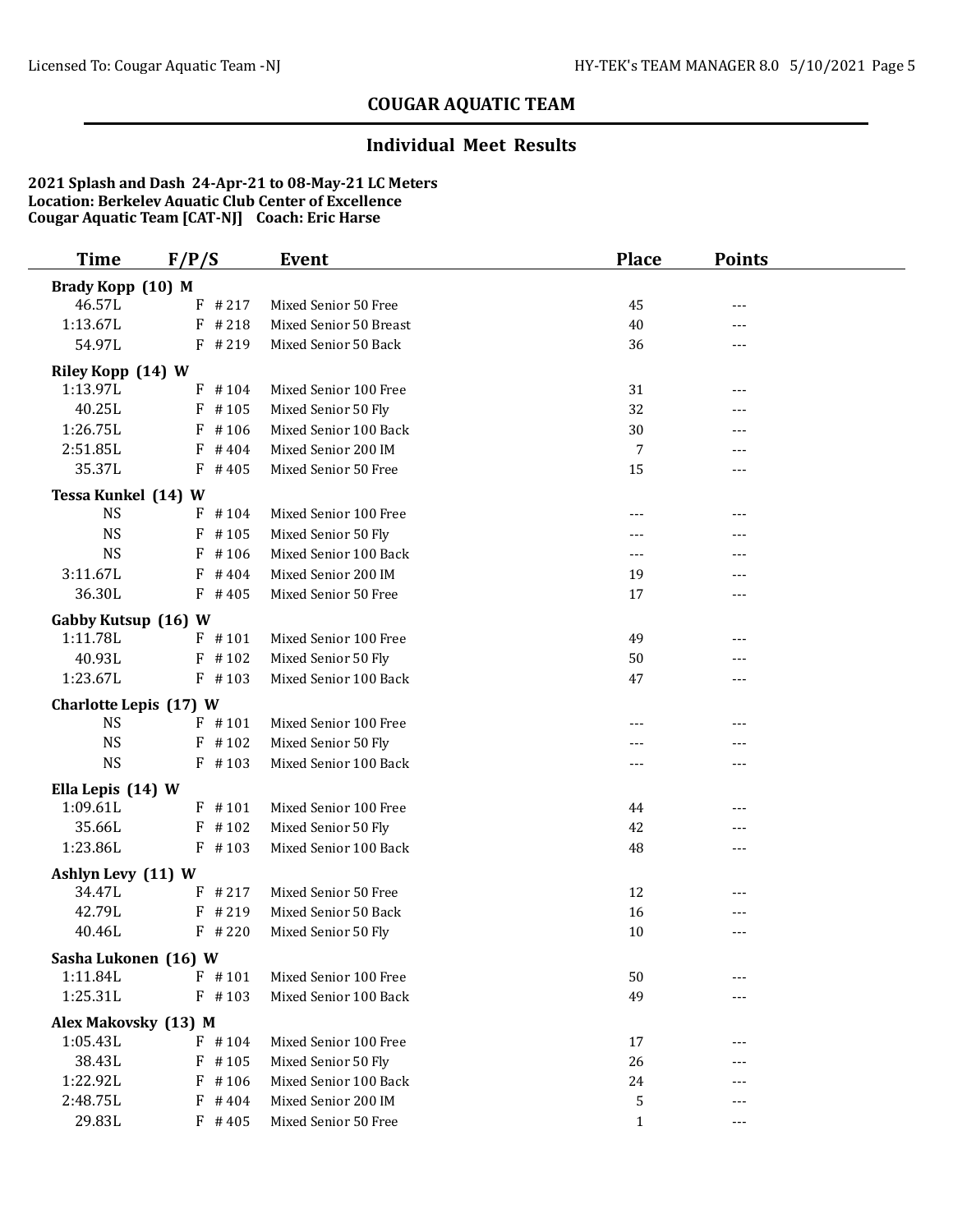#### **Individual Meet Results**

| Time                           | F/P/S                              | Event                  | <b>Place</b> | <b>Points</b> |  |
|--------------------------------|------------------------------------|------------------------|--------------|---------------|--|
| Mia Manzo (16) W               |                                    |                        |              |               |  |
| <b>NS</b>                      | $F$ #404                           | Mixed Senior 200 IM    |              | ---           |  |
| <b>NS</b>                      | $F$ #405                           | Mixed Senior 50 Free   | ---          | ---           |  |
| Gracie Masella (13) W          |                                    |                        |              |               |  |
| 1:13.84L                       | $F$ #104                           | Mixed Senior 100 Free  | 30           | ---           |  |
| 37.13L                         | $F$ #105                           | Mixed Senior 50 Fly    | 23           |               |  |
| 1:28.53L                       | $F$ #106                           | Mixed Senior 100 Back  | 32           | ---           |  |
| <b>NS</b>                      | #404<br>F                          | Mixed Senior 200 IM    | ---          |               |  |
| <b>NS</b>                      | $F$ #405                           | Mixed Senior 50 Free   | ---          |               |  |
| Isabella Masella (17) W        |                                    |                        |              |               |  |
| 1:16.28L                       | $F$ #104                           | Mixed Senior 100 Free  | 34           | ---           |  |
| 37.37L                         | $F$ #105                           | Mixed Senior 50 Fly    | 24           | ---           |  |
| 1:32.82L                       | $F$ #106                           | Mixed Senior 100 Back  | 36           | ---           |  |
| 3:10.86L                       | $F$ #404                           | Mixed Senior 200 IM    | 18           | ---           |  |
| 35.89L                         | $F$ #405                           | Mixed Senior 50 Free   | 16           | ---           |  |
|                                | <b>Christopher Mattesky (14) M</b> |                        |              |               |  |
| 1:16.92L                       | $F$ #104                           | Mixed Senior 100 Free  | 35           |               |  |
| 41.09L                         | $F$ #105                           | Mixed Senior 50 Fly    | 34           |               |  |
| 1:31.43L                       | $F$ #106                           | Mixed Senior 100 Back  | 35           | ---           |  |
| 2:56.76L                       | $F$ #404                           | Mixed Senior 200 IM    | 12           | ---           |  |
| 34.36L                         | $F$ #405                           | Mixed Senior 50 Free   | 13           | ---           |  |
| Simon Maza (12) M              |                                    |                        |              |               |  |
| 40.22L                         | $F$ # 217                          | Mixed Senior 50 Free   | 33           | ---           |  |
| 1:06.79L                       | $F$ # 218                          | Mixed Senior 50 Breast | 36           |               |  |
| 50.24L                         | $F$ # 219                          | Mixed Senior 50 Back   | 29           | ---           |  |
|                                | Shannon McGowan (13) W             |                        |              |               |  |
| 1:08.42L                       | $F$ #104                           | Mixed Senior 100 Free  | 22           | ---           |  |
| 41.25L                         | $F$ #105                           | Mixed Senior 50 Fly    | 35           | ---           |  |
| 1:27.33L                       | F<br>#106                          | Mixed Senior 100 Back  | 31           | ---           |  |
| 3:02.92L                       | $F$ #404                           | Mixed Senior 200 IM    | 14           | ---           |  |
| 32.81L                         | $F$ #405                           | Mixed Senior 50 Free   | 10           | ---           |  |
| <b>Lillian Mingione (11) W</b> |                                    |                        |              |               |  |
| 37.78L                         | $F$ # 217                          | Mixed Senior 50 Free   | ${\bf 28}$   | ---           |  |
| 54.47L                         | $F$ # 218                          | Mixed Senior 50 Breast | 24           |               |  |
| 44.64L                         | $F$ # 220                          | Mixed Senior 50 Fly    | 17           |               |  |
| Eli Muldoon (15) M             |                                    |                        |              |               |  |
| 1:02.96L                       | $F$ #101                           | Mixed Senior 100 Free  | 20           | ---           |  |
| 29.82L                         | $F$ #102                           | Mixed Senior 50 Fly    | 4            |               |  |
| 1:14.52L                       | $F$ #103                           | Mixed Senior 100 Back  | 17           | ---           |  |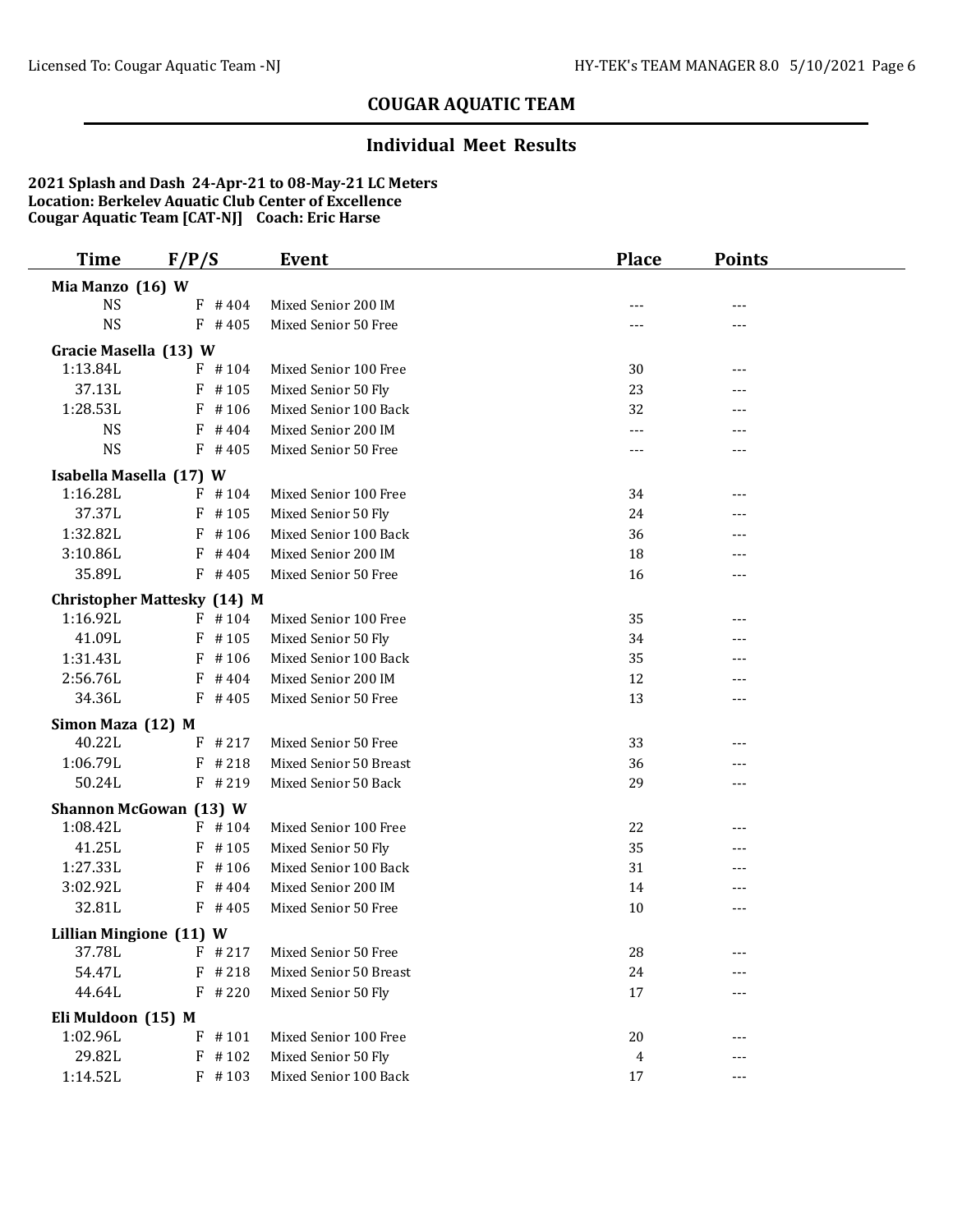### **Individual Meet Results**

| <b>Time</b>                     | F/P/S                | Event                                        | <b>Place</b> | <b>Points</b> |  |
|---------------------------------|----------------------|----------------------------------------------|--------------|---------------|--|
| <b>Caroline Murray (15) W</b>   |                      |                                              |              |               |  |
| 1:08.25L                        | $F$ #101             | Mixed Senior 100 Free                        | 38           | ---           |  |
| 35.59L                          | $F$ #102             | Mixed Senior 50 Fly                          | 41           | ---           |  |
| 1:20.00L                        | $F$ #103             | Mixed Senior 100 Back                        | 37           | ---           |  |
| Daniel Murray (12) M            |                      |                                              |              |               |  |
| 40.39L                          | $F$ # 217            | Mixed Senior 50 Free                         | 35           | ---           |  |
| 1:09.45L                        | $F$ # 218            | Mixed Senior 50 Breast                       | 38           | ---           |  |
| 47.35L                          | $F$ # 219            | Mixed Senior 50 Back                         | 25           | ---           |  |
| Nicola Murungi (14) W           |                      |                                              |              |               |  |
| 1:11.81L                        | $F$ #104             | Mixed Senior 100 Free                        | 28           | ---           |  |
| 40.24L                          | $F$ #105             | Mixed Senior 50 Fly                          | 31           |               |  |
| 1:29.83L                        | $F$ #106             | Mixed Senior 100 Back                        | 34           | $---$         |  |
| Max Pearson (13) M              |                      |                                              |              |               |  |
| 30.64L                          | $F$ # 217            | Mixed Senior 50 Free                         | 2            | $---$         |  |
| 37.95L                          | $F$ # 219            | Mixed Senior 50 Back                         | 2            |               |  |
| 35.36L                          | $F$ # 220            | Mixed Senior 50 Fly                          | 2            | ---           |  |
|                                 |                      |                                              |              |               |  |
| Ashley Peng (13) W              |                      |                                              |              |               |  |
| 1:19.14L                        | $F$ #104             | Mixed Senior 100 Free                        | 36           | ---           |  |
| 37.42L<br>1:24.14L              | $F$ #105<br>$F$ #106 | Mixed Senior 50 Fly<br>Mixed Senior 100 Back | 25           | $---$         |  |
|                                 |                      |                                              | 26           | ---           |  |
| <b>Alexander Petroff (17) M</b> |                      |                                              |              |               |  |
| 57.63L                          | $F$ #101             | Mixed Senior 100 Free                        | 2            | ---           |  |
| 34.35L                          | $F$ #102             | Mixed Senior 50 Fly                          | 37           | ---           |  |
| 1:03.77L                        | $F$ #103             | Mixed Senior 100 Back                        | $\mathbf{1}$ | $---$         |  |
| Kyle Phillips (13) M            |                      |                                              |              |               |  |
| 2:42.16L                        | $F$ #404             | Mixed Senior 200 IM                          | 2            | ---           |  |
| 30.64L                          | $F$ #405             | Mixed Senior 50 Free                         | 2            | ---           |  |
| Lily Phillips (12) W            |                      |                                              |              |               |  |
| 38.37L                          | $F$ # 217            | Mixed Senior 50 Free                         | 29           | ---           |  |
| 51.93L                          | $F$ # 218            | Mixed Senior 50 Breast                       | 20           | ---           |  |
| 54.20L DQ                       | $F$ # 220            | Mixed Senior 50 Fly                          | ---          | ---           |  |
| Mario Pontidis (14) M           |                      |                                              |              |               |  |
| 1:00.54L                        | $F$ #101             | Mixed Senior 100 Free                        | 8            |               |  |
| 33.62L                          | $F$ #102             | Mixed Senior 50 Fly                          | 30           |               |  |
| 1:11.62L                        | $F$ #103             | Mixed Senior 100 Back                        | 12           | ---           |  |
| Sean Rider (9) M                |                      |                                              |              |               |  |
| 40.24L                          | $F$ # 217            | Mixed Senior 50 Free                         | 34           | ---           |  |
| 1:10.00L                        | $F$ # 218            | Mixed Senior 50 Breast                       | 39           | ---           |  |
| 56.06L                          | $F$ # 220            | Mixed Senior 50 Fly                          | 25           | $---$         |  |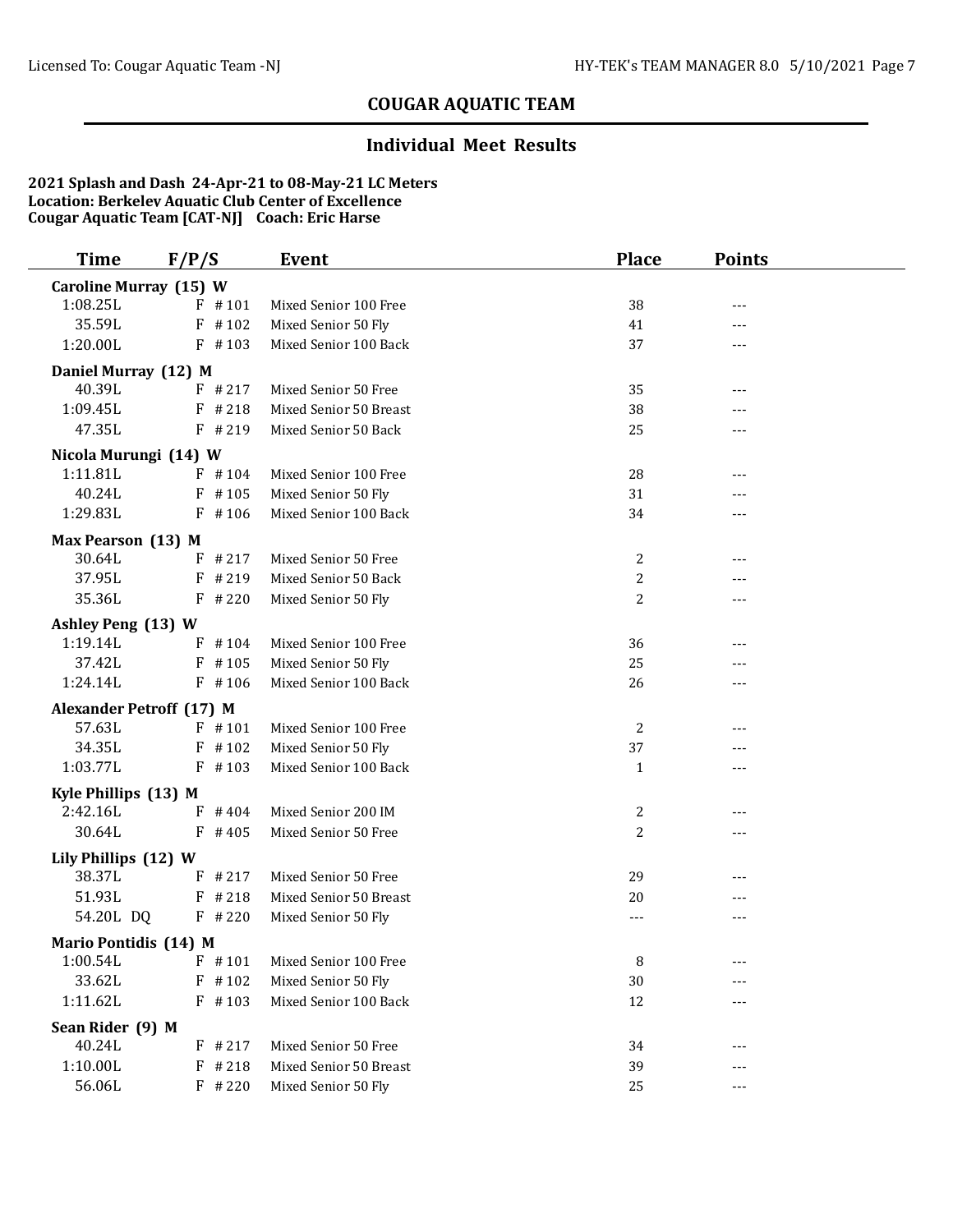### **Individual Meet Results**

| <b>Time</b>                 | F/P/S                    | <b>Event</b>           | <b>Place</b>   | <b>Points</b>  |  |
|-----------------------------|--------------------------|------------------------|----------------|----------------|--|
| Maximo Rivera (11) M        |                          |                        |                |                |  |
| 38.87L                      | $F$ # 217                | Mixed Senior 50 Free   | 30             | $\overline{a}$ |  |
| 57.01L                      | $F$ # 218                | Mixed Senior 50 Breast | 29             | $- - -$        |  |
| 43.28L                      | $F$ # 220                | Mixed Senior 50 Fly    | 15             |                |  |
| <b>Maeve Rodgers (10) W</b> |                          |                        |                |                |  |
| <b>NS</b>                   | $F$ # 217                | Mixed Senior 50 Free   | $---$          | $---$          |  |
| <b>NS</b>                   | $F$ # 218                | Mixed Senior 50 Breast |                | ---            |  |
| <b>NS</b>                   | $F$ # 219                | Mixed Senior 50 Back   | $- - -$        | $---$          |  |
| Amanda Rohde (16) W         |                          |                        |                |                |  |
| 1:05.76L                    | $F$ #101                 | Mixed Senior 100 Free  | 28             | ---            |  |
| 35.76L                      | $F$ #102                 | Mixed Senior 50 Fly    | 43             | $- - -$        |  |
| 1:18.15L                    | $F$ #103                 | Mixed Senior 100 Back  | 28             | $---$          |  |
| Ashley Rohde (13) W         |                          |                        |                |                |  |
| 1:21.68L                    | $F$ #104                 | Mixed Senior 100 Free  | 38             | $---$          |  |
| 44.71L                      | $F$ #105                 | Mixed Senior 50 Fly    | 37             | ---            |  |
| 1:33.11L                    | $F$ #106                 | Mixed Senior 100 Back  | 37             | $---$          |  |
| 3:18.01L                    | $F$ #404                 | Mixed Senior 200 IM    | 20             | ---            |  |
| 39.18L                      | $F$ #405                 | Mixed Senior 50 Free   | 20             | ---            |  |
|                             | Caroline Rosiecki (14) W |                        |                |                |  |
| 1:08.97L                    | $F$ #104                 | Mixed Senior 100 Free  | 23             | ---            |  |
| 40.16L                      | $F$ #105                 | Mixed Senior 50 Fly    | 30             | ---            |  |
| 1:29.06L                    | $F$ #106                 | Mixed Senior 100 Back  | 33             | $---$          |  |
| Kailey Ross (15) W          |                          |                        |                |                |  |
| 1:10.93L                    | $F$ #101                 | Mixed Senior 100 Free  | 48             | ---            |  |
| 36.21L                      | $F$ #102                 | Mixed Senior 50 Fly    | 44             | $---$          |  |
| 1:19.39L                    | $F$ #103                 | Mixed Senior 100 Back  | 33             | $---$          |  |
| <b>Schuyler Ross (17) W</b> |                          |                        |                |                |  |
| 1:05.07L                    | $F$ #101                 | Mixed Senior 100 Free  | 27             | $---$          |  |
| 1:13.92L                    | $F$ #103                 | Mixed Senior 100 Back  | 15             | $---$          |  |
| James Ruberton (9) M        |                          |                        |                |                |  |
| 53.04L                      | $F$ # 217                | Mixed Senior 50 Free   | 48             | ---            |  |
| 1:13.76L                    | $F$ # 218                | Mixed Senior 50 Breast | 41             | $- - -$        |  |
| 1:03.13L                    | $F$ # 219                | Mixed Senior 50 Back   | 38             | $---$          |  |
| John Sagui (13) M           |                          |                        |                |                |  |
| 31.56L                      | $F$ # 217                | Mixed Senior 50 Free   | 3              |                |  |
| 42.31L                      | $F$ # 218                | Mixed Senior 50 Breast | $\overline{c}$ |                |  |
| 40.60L                      | $F$ # 219                | Mixed Senior 50 Back   | $\overline{7}$ | $---$          |  |
|                             |                          |                        |                |                |  |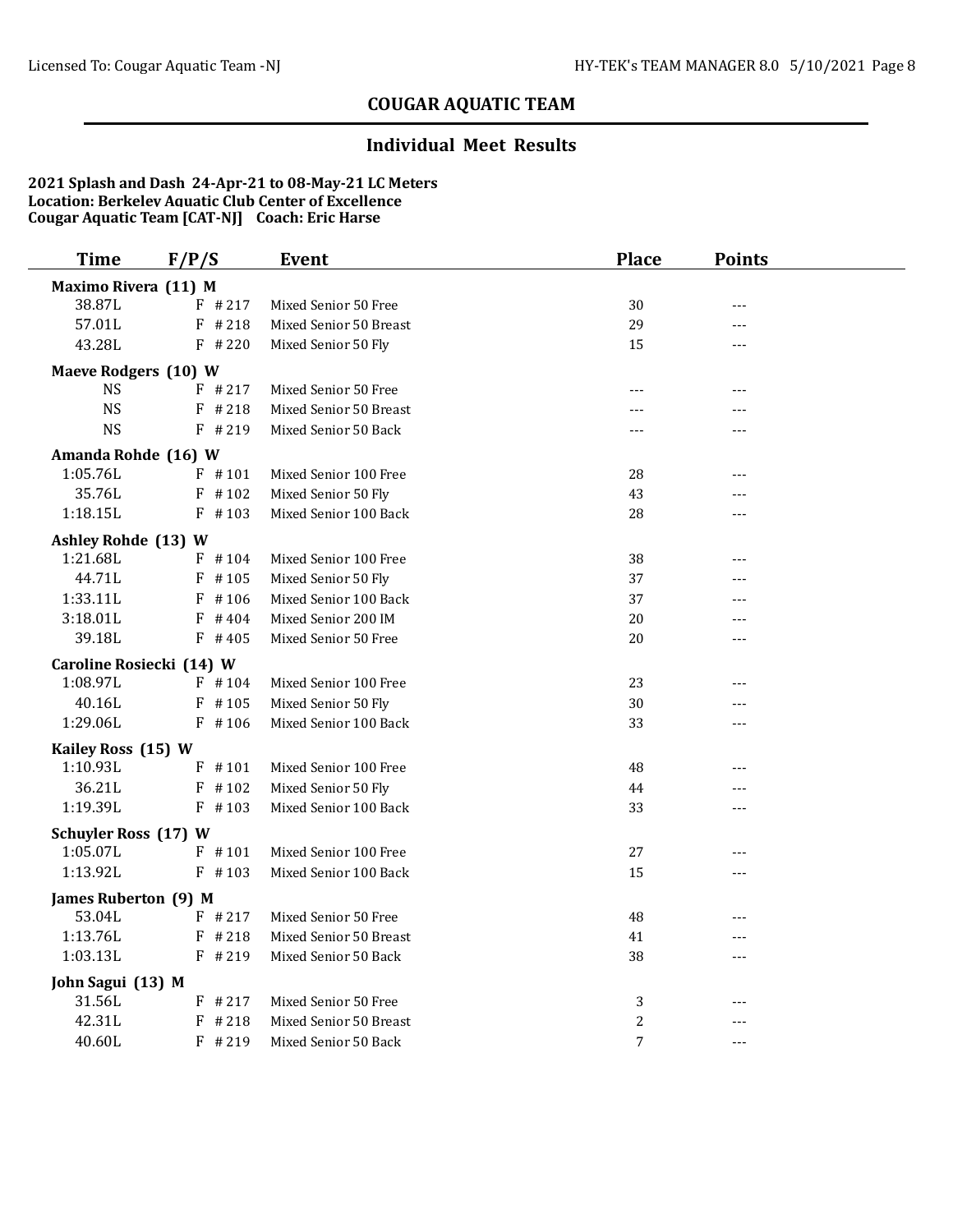#### **Individual Meet Results**

| <b>Time</b>                      | F/P/S                          | Event                  | <b>Place</b>      | <b>Points</b>       |  |
|----------------------------------|--------------------------------|------------------------|-------------------|---------------------|--|
| Koji Sawa (12) M                 |                                |                        |                   |                     |  |
| 1:05.48L                         | $F$ #104                       | Mixed Senior 100 Free  | 18                | $---$               |  |
| 34.75L                           | #105<br>F                      | Mixed Senior 50 Fly    | 19                | ---                 |  |
| 1:15.89L                         | $F$ #106                       | Mixed Senior 100 Back  | 12                | ---                 |  |
| 2:41.39L                         | $F$ #404                       | Mixed Senior 200 IM    | $\mathbf{1}$      | ---                 |  |
| 30.66L                           | $F$ #405                       | Mixed Senior 50 Free   | 3                 | ---                 |  |
| <b>Margaret Sawa (14) W</b>      |                                |                        |                   |                     |  |
| 1:05.64L                         | $F$ #104                       | Mixed Senior 100 Free  | 19                |                     |  |
| 36.63L                           | $F$ #105                       | Mixed Senior 50 Fly    | 21                | ---                 |  |
| 1:20.54L                         | $F$ #106                       | Mixed Senior 100 Back  | 19                |                     |  |
| 2:48.37L                         | $F$ #404                       | Mixed Senior 200 IM    | 4                 | $---$               |  |
| 31.44L                           | $F$ #405                       | Mixed Senior 50 Free   | 5                 | $---$               |  |
|                                  |                                |                        |                   |                     |  |
| David Slowinski (15) M<br>58.59L | $F$ #101                       | Mixed Senior 100 Free  | 4                 | ---                 |  |
| 29.44L                           | $F$ #102                       | Mixed Senior 50 Fly    |                   |                     |  |
| 1:10.88L                         | $F$ #103                       | Mixed Senior 100 Back  | $\mathbf{1}$<br>8 | $---$               |  |
|                                  |                                |                        |                   |                     |  |
| <b>Charlotte Stieve (17) W</b>   |                                |                        |                   |                     |  |
| <b>NS</b>                        | $F$ #404                       | Mixed Senior 200 IM    |                   | ---                 |  |
| <b>NS</b>                        | $F$ #405                       | Mixed Senior 50 Free   |                   | ---                 |  |
| Mark Suarez (12) M               |                                |                        |                   |                     |  |
| 30.51L                           | $F$ # 217                      | Mixed Senior 50 Free   | $\mathbf{1}$      | ---                 |  |
| 38.30L                           | $F$ # 219                      | Mixed Senior 50 Back   | 3                 |                     |  |
| 34.96L                           | $F$ # 220                      | Mixed Senior 50 Fly    | $\mathbf{1}$      | $---$               |  |
| Lauren Wall (15) W               |                                |                        |                   |                     |  |
| <b>NS</b>                        | $F$ #104                       | Mixed Senior 100 Free  |                   |                     |  |
| <b>NS</b>                        | $F$ #105                       | Mixed Senior 50 Fly    |                   | ---                 |  |
| <b>NS</b>                        | $F$ #106                       | Mixed Senior 100 Back  | ---               | $---$               |  |
| <b>NS</b>                        | F<br>#404                      | Mixed Senior 200 IM    | ---               | ---                 |  |
| <b>NS</b>                        | $F$ #405                       | Mixed Senior 50 Free   | ---               | ---                 |  |
| Maren Wheeler (13) W             |                                |                        |                   |                     |  |
| 32.79L                           | $F$ # 217                      | Mixed Senior 50 Free   | 6                 |                     |  |
| 42.48L                           | $F$ # 218                      | Mixed Senior 50 Breast | 3                 | $---$               |  |
| 42.16L DQ                        | $F$ # 219                      | Mixed Senior 50 Back   | ---               | $\qquad \qquad - -$ |  |
| Kevin Whitworth (17) M           |                                |                        |                   |                     |  |
| 56.28L                           | $F$ #101                       | Mixed Senior 100 Free  | $\mathbf{1}$      |                     |  |
| 31.19L                           | $F$ #102                       | Mixed Senior 50 Fly    | 15                |                     |  |
| 1:06.16L                         | $F$ #103                       | Mixed Senior 100 Back  | 2                 |                     |  |
|                                  |                                |                        |                   |                     |  |
|                                  | Lexi or Alexa Whitworth (12) W |                        |                   |                     |  |
| 33.06L                           | $F$ # 217                      | Mixed Senior 50 Free   | 7                 |                     |  |
| 47.76L                           | $F$ # 218                      | Mixed Senior 50 Breast | 9                 | ---                 |  |
| 39.83L                           | F #219                         | Mixed Senior 50 Back   | 5                 | $---$               |  |